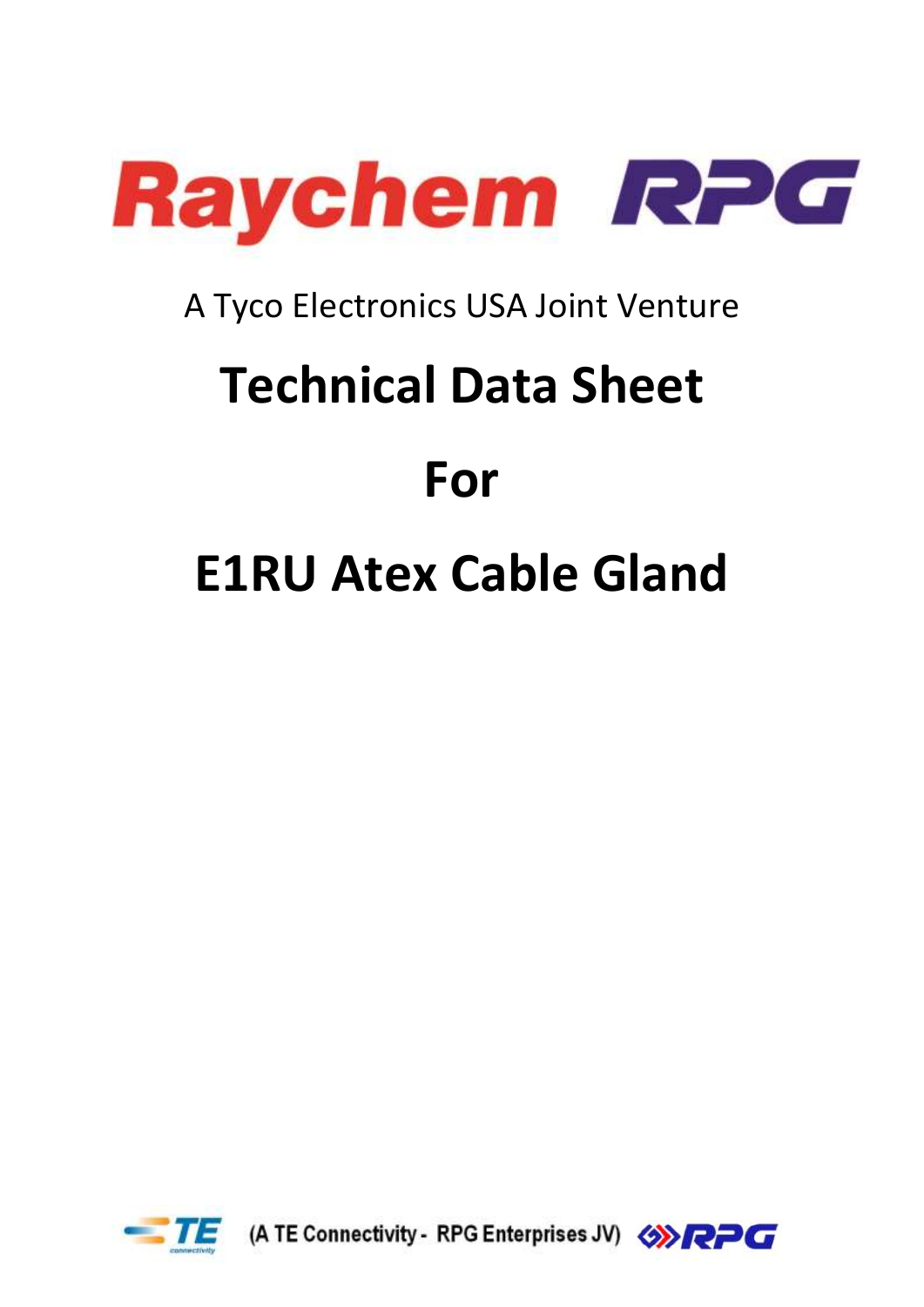

## **Raw Material Specification E1RU Atex Cable Gland:**

Raychem RPG Manufacturers E1RU Atex Cable Gland as per the requirement of **EN 60079-0:2012; EN 60079-1:2007; EN 60079-7:2007; EN 60079-31:2009;**

#### **Technical Data:**

| <b>Equipment</b>                                      |                 | <b>Gas Group</b>                                                 | Dust Group        |  |
|-------------------------------------------------------|-----------------|------------------------------------------------------------------|-------------------|--|
|                                                       |                 | Zone 1/Zone 2                                                    | Zone 21 / Zone 22 |  |
| <b>Suitable for use</b>                               |                 | Group II                                                         | Group III         |  |
|                                                       |                 | <b>Gas Group IIC</b>                                             | Dust Group IIIC   |  |
| For                                                   |                 | Gas & Dust potentially explosive atmospheres                     |                   |  |
| <b>Level of Protection</b>                            |                 | IP 66/68                                                         |                   |  |
| Certificate No.                                       |                 | CESI 15 ATEX 058X, IECEx CES 15.0020X                            |                   |  |
| <b>Marking</b>                                        |                 | II 2GD Ex d IIC Gb $/$ Ex e IIC Gb $/$ Ex tb IIIC Db<br>IP 66/68 |                   |  |
| <b>Cable Type</b>                                     |                 | SWA/AWA/SWB                                                      |                   |  |
| <b>Seal</b><br><b>Operating</b><br><b>Temperature</b> | Chloroprene     | $-40^{\circ}$ C /+100 $^{\circ}$ C                               |                   |  |
|                                                       | <b>Silicone</b> | $-60^{\circ}$ C /+ 130 $^{\circ}$ C                              |                   |  |
| <b>Material</b>                                       |                 | Brass, Stainless steel, Nickel                                   |                   |  |
|                                                       |                 | plated Brass, Galvanized steel                                   |                   |  |
| <b>Thread type</b>                                    |                 | Metric (M) ISO Pitch 1.5; NPT (N) ANSI ASME B1.20.1              |                   |  |
|                                                       |                 | Other thread type also available upon request.                   |                   |  |



(A TE Connectivity - RPG Enterprises JV) <<a>

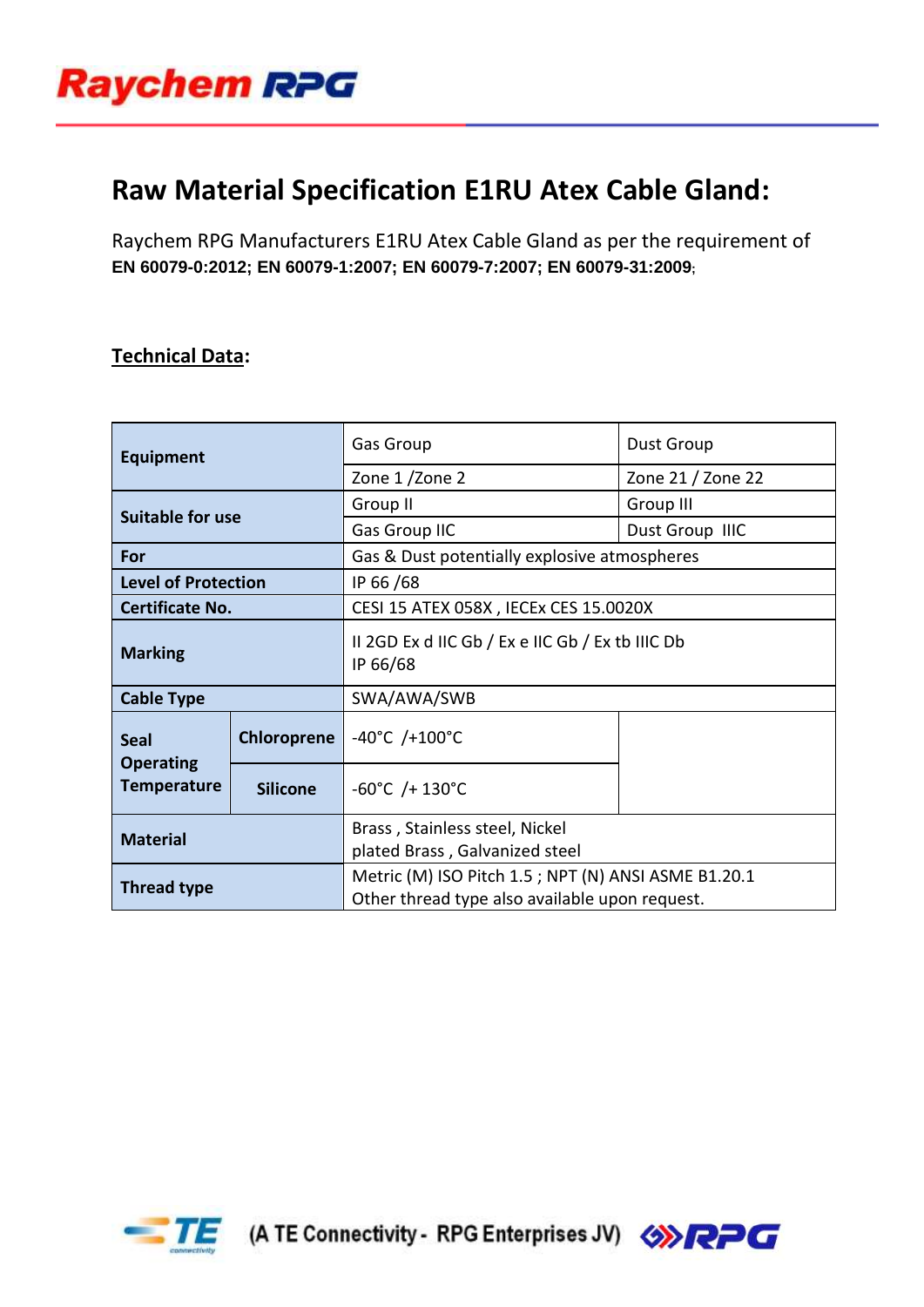

#### **Exploded View Of E1RU Cable gland:**



| Item           | <b>Item Description</b> |  |
|----------------|-------------------------|--|
| 1              | O-ring BIS              |  |
| $\overline{2}$ | Cone body               |  |
| 3              | Displacement washer     |  |
| 4              | O-ring DC               |  |
| 5              | Detachable cone         |  |
| 6              | Retainer ring           |  |
| 7              | O-ring SR               |  |
| 8              | Main body               |  |
| 9              | Compression washer      |  |
| 10             | Entry nut               |  |
| 11             | Armour                  |  |
| 12             | Armour cable            |  |
| 13             | Amour reducer           |  |





(A TE Connectivity - RPG Enterprises JV) <>>

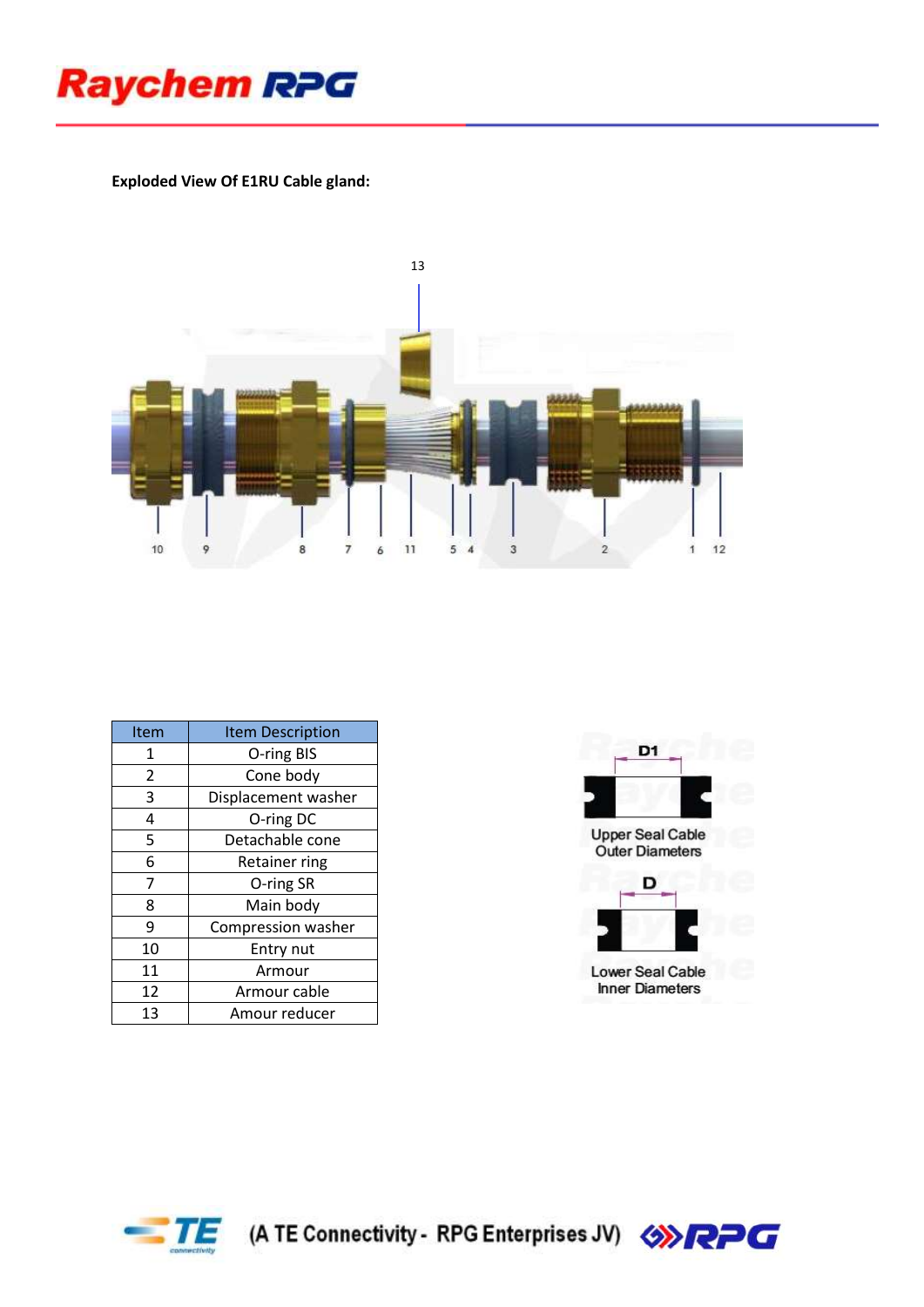

## **Product Code Table: METRIC**

|              |                              | <b>Clamping range</b> |                       |  |
|--------------|------------------------------|-----------------------|-----------------------|--|
| Thread type. | <b>E1RU cable gland code</b> | Cable bidding dia D   | Over all cable dia D1 |  |
|              |                              | mm                    | mm                    |  |
| M16x1.5      | ULM16S1BRC                   | $3 - 8.5$             | $6 - 12$              |  |
| M16x1.5      | ULM16S2BRC                   | $6 - 12$              | $8.5 - 16$            |  |
| M20x1.5      | ULM20S1BRC                   | $3 - 8.5$             | $6 - 12$              |  |
| M20x1.5      | ULM20S2BRC                   | $6 - 12$              | $8.5 - 16$            |  |
| M20x1.5      | ULM20S3BRC                   | 12-14.5               | $16 - 20$             |  |
| M25x1.5      | ULM25X1BRC                   | $3 - 8.5$             | $6 - 12$              |  |
| M25x1.5      | ULM25S1BRC                   | $6 - 12$              | $8.5 - 16$            |  |
| M25x1.5      | ULM25S2BRC                   | $12 - 16$             | $16 - 21$             |  |
| M25x1.5      | ULM25S3BRC                   | $12 - 20$             | $16 - 26$             |  |
| M32x1.5      | ULM32X1BRC                   | $6 - 12$              | $8.5 - 16$            |  |
| M32x1.5      | ULM32S1BRC                   | $12 - 20$             | $16 - 26$             |  |
| M32x1.5      | ULM32S2BRC                   | $15 - 26$             | $20 - 33$             |  |
| M40x1.5      | ULM40x1BRC                   | $12 - 20$             | $16 - 26$             |  |
| M40x1.5      | ULM40S1BRC                   | $15 - 26$             | $20 - 33$             |  |
| M40x1.5      | ULM40S2BRC                   | $20 - 32$             | 29-41                 |  |
| M50x1.5      | ULM50X1BRC                   | $15 - 26$             | $20 - 33$             |  |
| M50x1.5      | ULM50X2BRC                   | $20 - 32$             | 29-41                 |  |
| M50x1.5      | ULM50S1BRC                   | $22 - 35$             | 33-48                 |  |
| M50x1.5      | ULM50S2BRC                   | $27 - 41$             | 36-52                 |  |
| M63x1.5      | ULM63X1BRC                   | $22 - 35$             | 33-48                 |  |
| M63x1.5      | ULM63X2BRC                   | $27 - 41$             | 36-52                 |  |
| M63x1.5      | ULM63S1BRC                   | $35 - 45$             | 43-57                 |  |
| M63x1.5      | ULM63S2BRC                   | 40-52                 | 47-60                 |  |
| M75x1.5      | ULM75X1BRC                   | 35-45                 | 43-57                 |  |
| M75x1.5      | ULM75S1BRC                   | 40-52                 | 47-60                 |  |
| M75x1.5      | ULM75S2BRC                   | 45-60                 | 54-70                 |  |
| M90x1.5      | ULM90X1BRC                   | 40-52                 | 47-60                 |  |
| M90x1.5      | ULM90S1BRC                   | 45-60                 | 54-70                 |  |
| M90x1.5      | ULM90S2BRC                   | 60-72                 | 63-80                 |  |
| M110x1.5     | <b>ULM1101BRC</b>            | 45-60                 | 54-70                 |  |
| M110x1.5     | <b>ULM1102BRC</b>            | 60-72                 | 63-80                 |  |